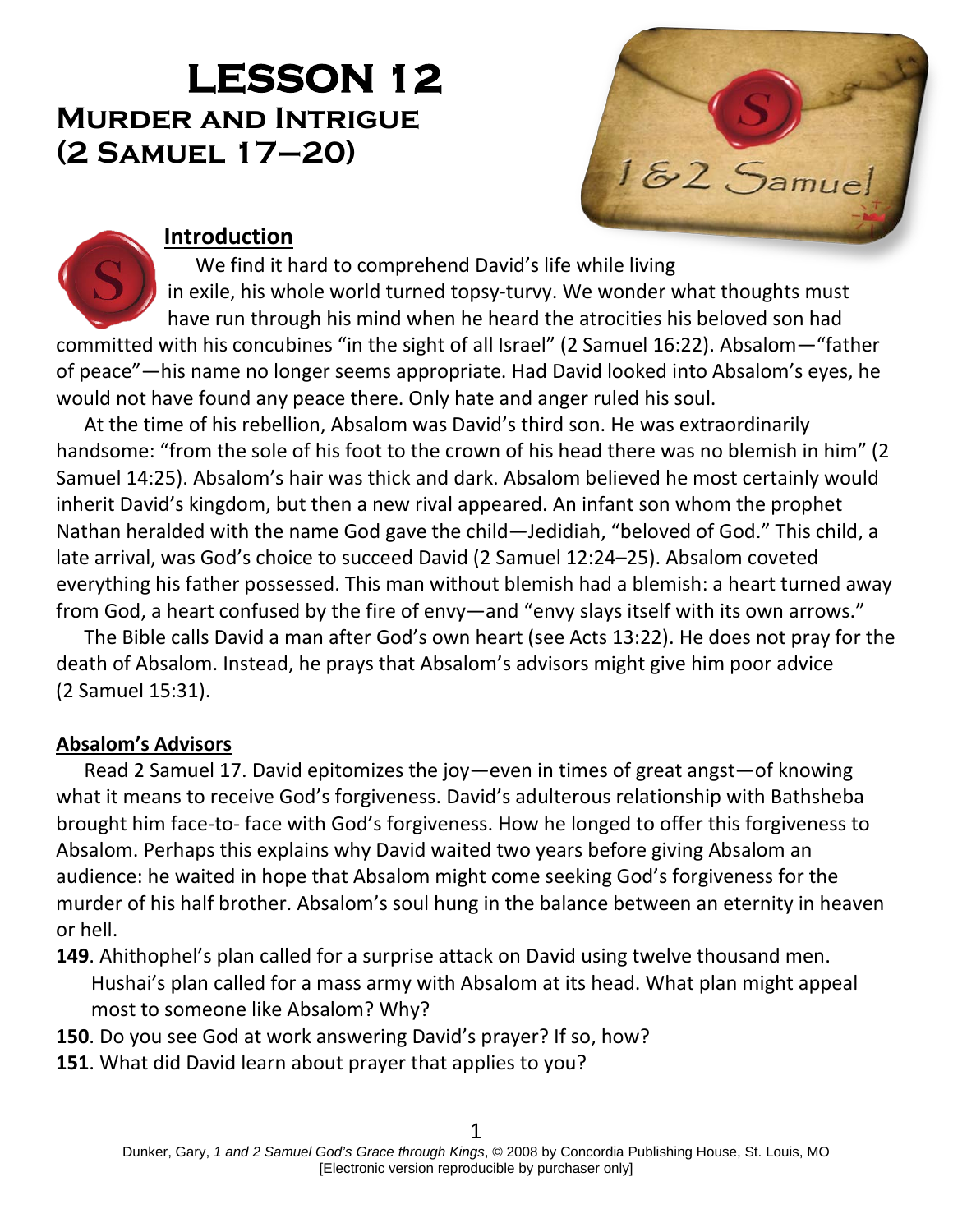

## **The Death of Absalom**

Read 2 Samuel 18:1–18. While Absalom gathered his forces to implement Hushai's plan, David took refreshment at Mahanaim, northeast of Jerusalem on the east side of the Jordan River. David sent his troops off to war saying, "Deal

gently for my sake with the young man Absalom."

- **152**. How would you have dealt with Absalom's uprising?
- **153**. How do the words "Deal gently for my sake with the young man Absalom" demonstrate David's love for God? for his son?
- **154**. God granted David victory. While fleeing David's forces, Absalom's hair ensnared him in an oak tree. Who disobeyed David's orders?
- **155**. In your mind, what is the significance of Absalom's death prior to his receiving forgiveness from David? from God?

#### **David Mourns**

Read 2 Samuel 18:19–19:40. Joab ordered Absalom's body tossed in a pit and marked only by a pile of rocks. David's mourning finds words in 2 Samuel 18:33—"Would I had died instead of you, O Absalom, my son, my son!" Most likely, Absalom died without knowing God's forgiveness.

**156**. With this thought in mind, why might David have desired to take Absalom's place?

**157**. Do you think that the salvation of others is a priority for most Christians? Why or why not?

#### **More Rebellion**

Read 2 Samuel 19:41–20:26. David's return to Jerusalem deteriorated into more fighting among the Israelites. A troublemaker named Sheba led a rebellion.

- **158**. Whom did David send to quell the revolt and what happened to him?
- **159**. Sheba fled to Abel of Beth-maacah, some twenty miles north of the Sea of Galilee. There Joab found him. What did the citizens of Abel of Beth-maacah do to prevent Joab from laying siege to their city?

## **God's Word for Today**

David loved and trusted in God. Indeed, David was a sinner, as we are, but he sought the Lord's forgiveness and desired the salvation of souls—even those who turned against him including his own son Absalom.

- **160**. Christ summed up God's attitude toward forgiveness in Luke 23:34. How did David model God's forgiveness?
- **161**. Do you know people—family, friends, co-workers, neighbors—who need to hear the Good News of God's forgiveness? What might you do to bring this Good News to them?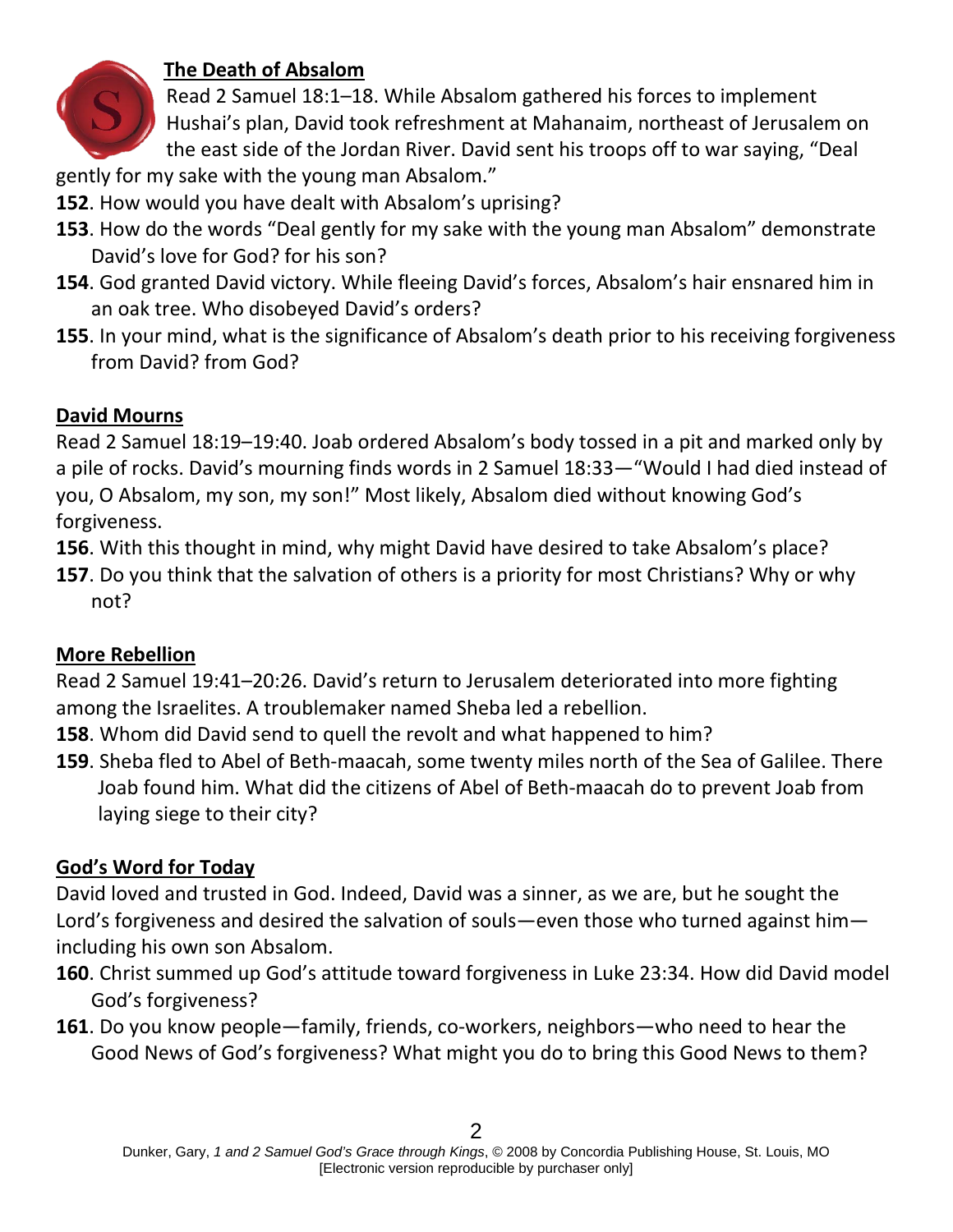

#### **In Closing**

- Relate David's pardoning of his enemies to Christ's pardon from the cross.
- Think about how you might apply Matthew 5:43–44 to your life.
- Read 2 Samuel 21–24 to prepare for the next session.

Pray: Everlasting Father, Your Holy Word teaches us of Your forgiving love. Through Baptism, You rescued us from our sin; Your Holy Supper nourishes us. Now, teach us to carry Your Good News to many others. Amen.